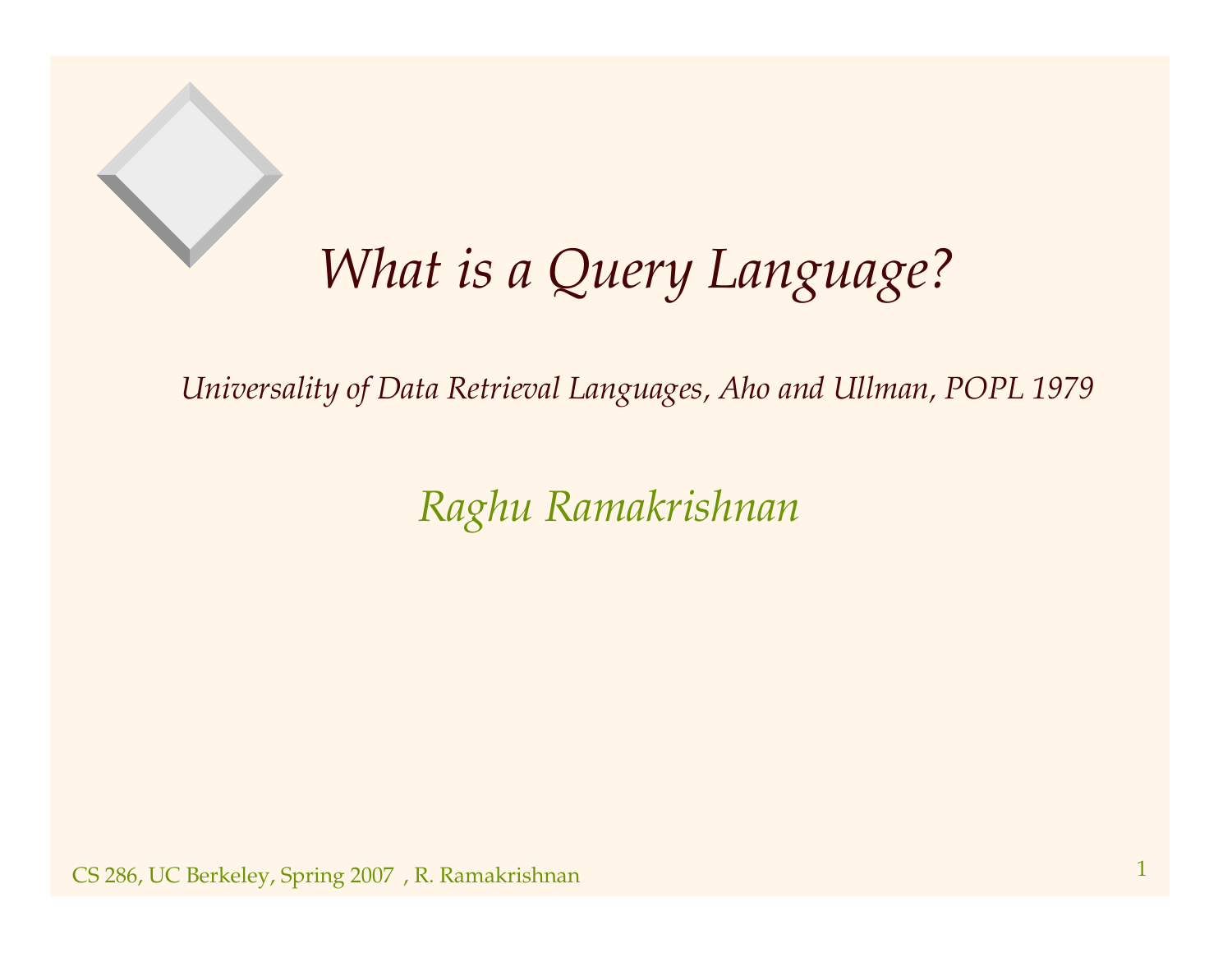## *What is …?*

#### What Is <sup>A</sup> Query Language?

- A language that allows retrieval and manipulation of data From <sup>a</sup> database.
- What Is A Database?
	- A large collection of DATA
	- The data can be grouped into sets whose elements have similar structure.
- What Kind of Structure Can the Data Have?
- What Kind of Manipulation Should Be Allowed?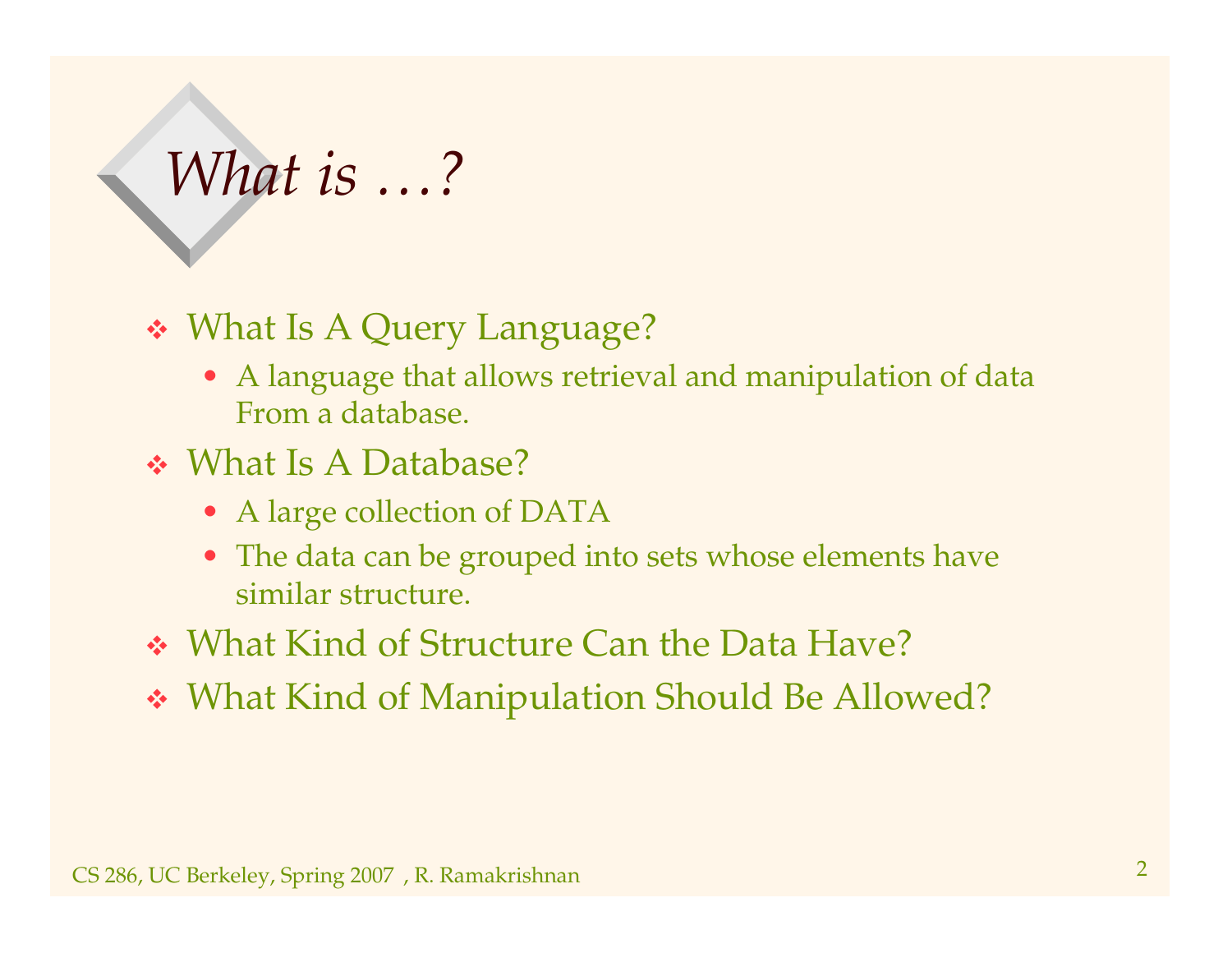#### *Some Ideas*

- Relations should be treated as sets of tuples.
- The query language must have <sup>a</sup> simple, nonoperational meaning that is independent of physical data representation.
- There must be efficient ways to process queries over (large) sets of similarly structured facts.

We will focus on the relational model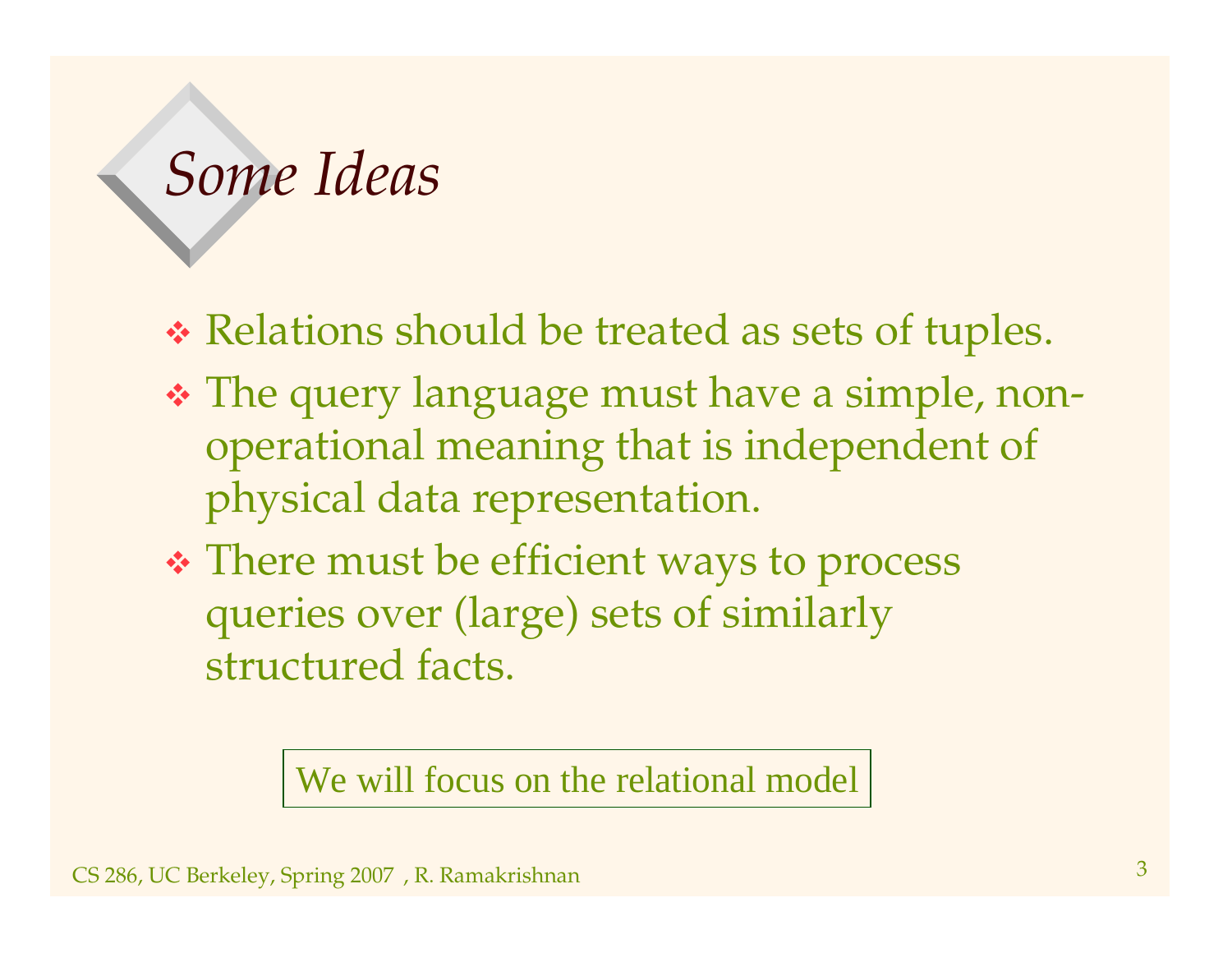#### *Principles for A Relational Query Language\**

\* Proposed by Aho & Ullman

1) Relation <sup>=</sup> Set of Tuples. Ordering & other storage details should not be visible.

#### 2) Data Values should not be 'Interpreted'.

A Function f is <u>Allowable</u> if : Def : Let  $\mu = D \rightarrow D$  be a Bijection.

 $\mu(f(r_1,...,r_n)) = f(\mu(r_1),...,\mu(r_n))$ 

Note: (2) Says that no special meaning should be attached to data values (as far as the query language is concerned); thus, Arithmetic is Disallowed!

 $5+6 = 11, 8<9, ...$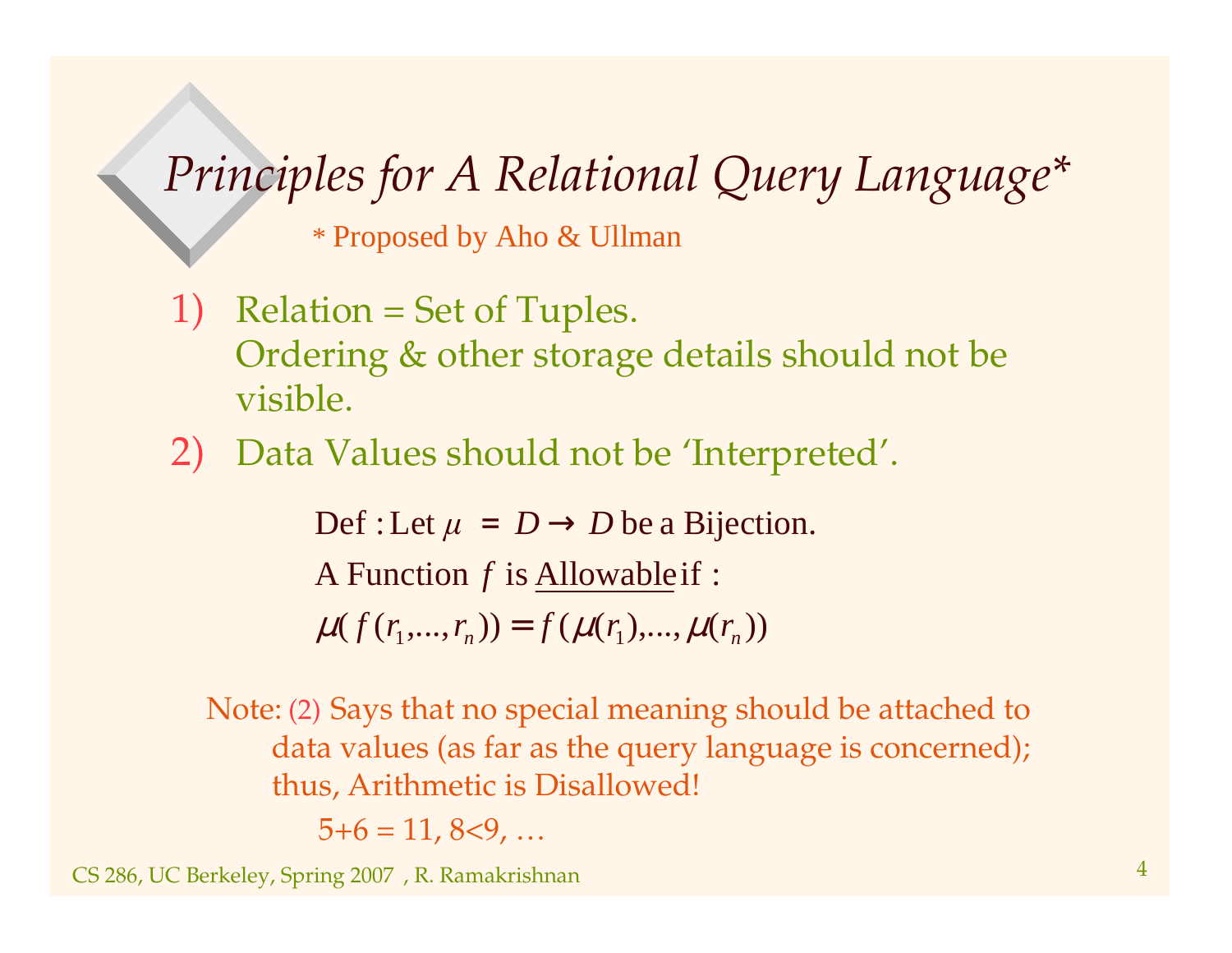## *Principles – Refinement*

Principle (2) is too restrictive.

Relax it slightly:

 $\mu(p(x_1,...,x_n))$  is true  $\Leftrightarrow p(\mu(x_1),..., \mu(x_n))$  is true.  $\mu$  Preserves *P* if  $\forall p \in P$ Let P be a special set of predicates  $(e.g. <, =)$ 

only for Bijections  $\mu$  that preserve  $P$ .  $\mu(f(r_1,...,r_n)) = f(\mu(r_1),...,\mu(r_n))$ Relaxing Principle (2) : We require that :

Note: If we include  $+,\times,$  etc. to *P*, soon only the identity function will preserve *P*!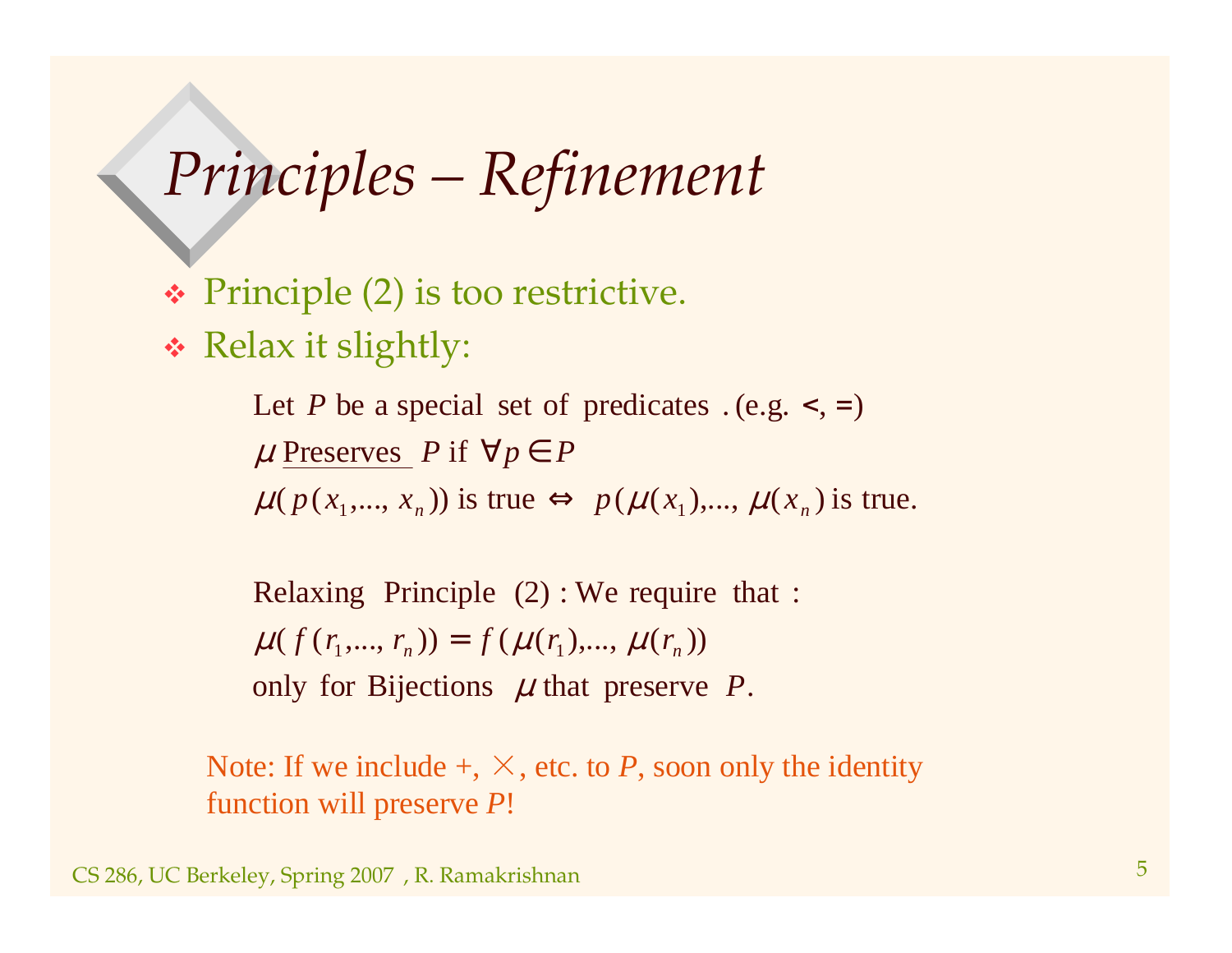#### *Allowable Fns – Transitive Closure*

- $\frac{\partial}{\partial x^i}$  Aho & Ullman's notation of allowable function is rather restrictive. However:
	- 1. All Relational Algebra queries are allowable.
	- 2. Transitive Closure is allowable.
- And they prove that:
	- • *There is no Relational Algebra query that computes the Transitive Closure of <sup>a</sup> Relation.*

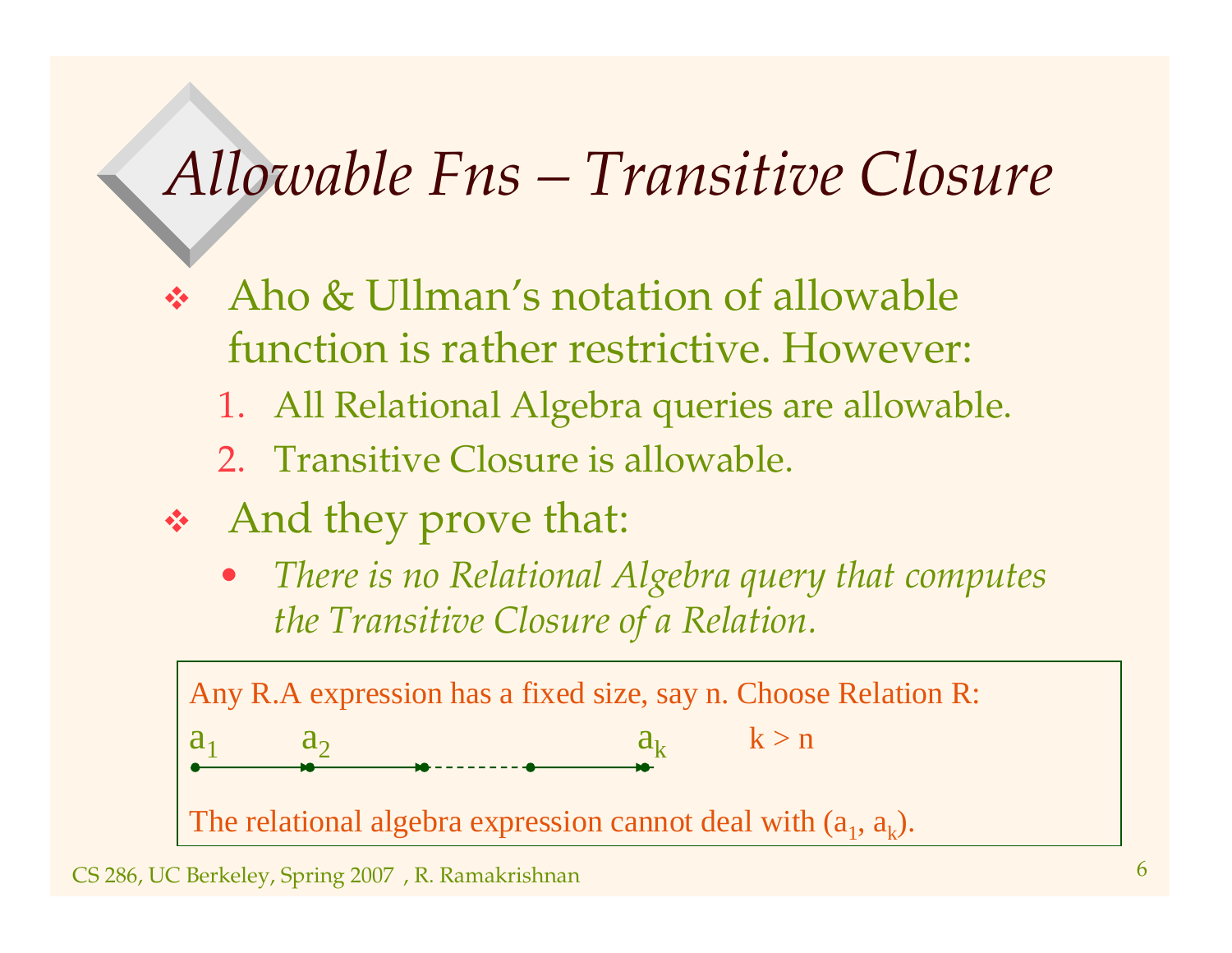## *Proposal*

 We should extent RA to suppor<sup>t</sup> <sup>a</sup> *least fixpoint* operator.

- Leads to recursive queries
- Some systems (e.g., Oracle) suppor<sup>t</sup> limited forms of recursion like transitive closure. Others (DB2) suppor<sup>t</sup> linear recursion, following SQL:1999.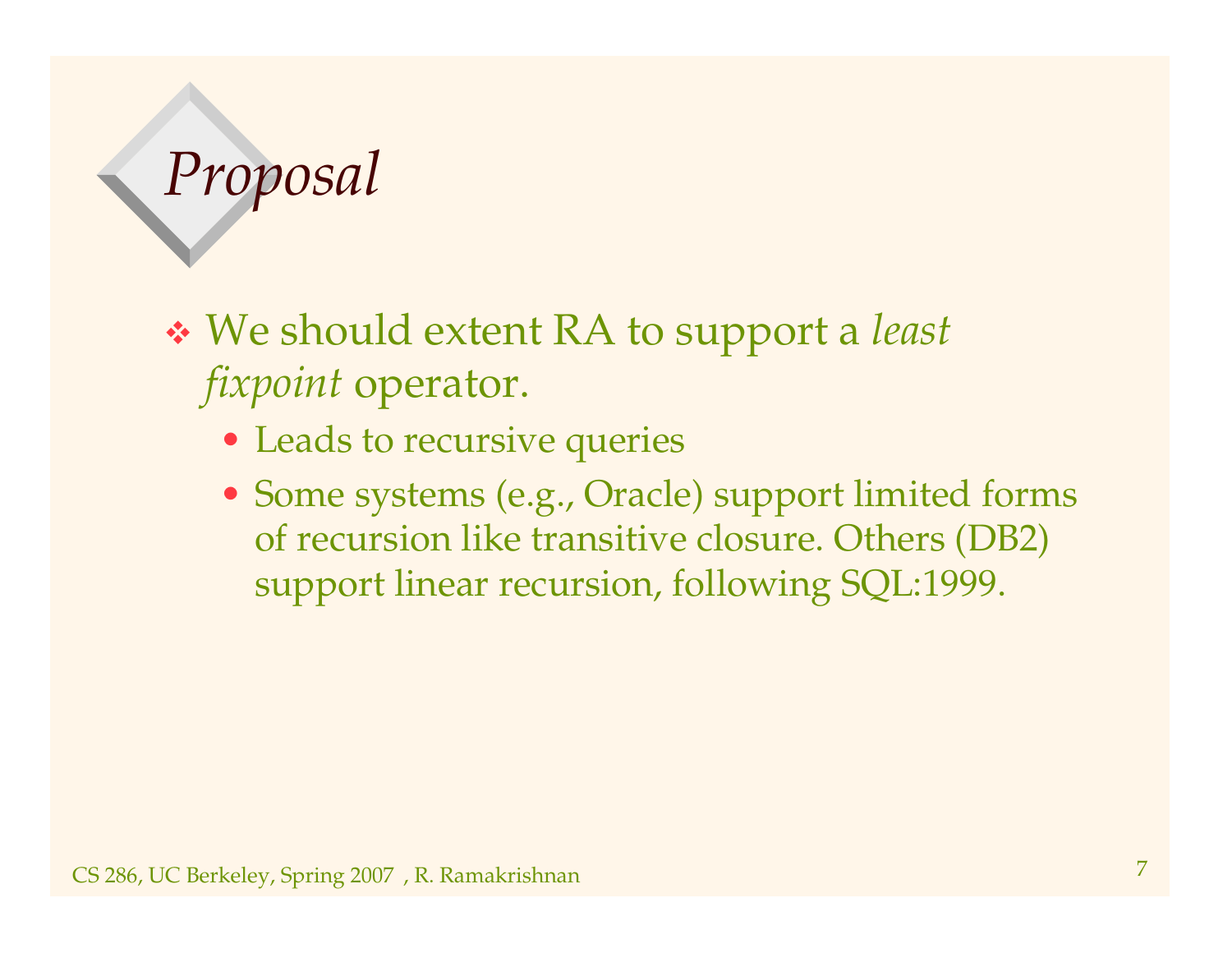*Least Fixpoints*

The LFP operator is defined as follows:

$$
LFP(R = f(R)) = r, \text{ where:}
$$
  
1.  $r = f(r)$   
2. if  $r' = f(r')$  then  $r \subseteq r'$ 

Theorem (Tarski):

There is <sup>a</sup> least fixpoint satisfying *LFP(R=f(R))* if '*f* ' is *monotone*.

Monotone: 
$$
r_1 \subseteq r_2 \Rightarrow f(r_1) \subseteq f(r_2)
$$

Note: If 'f' is a relation algebra expression without '−' (set diff.), then it is monotone.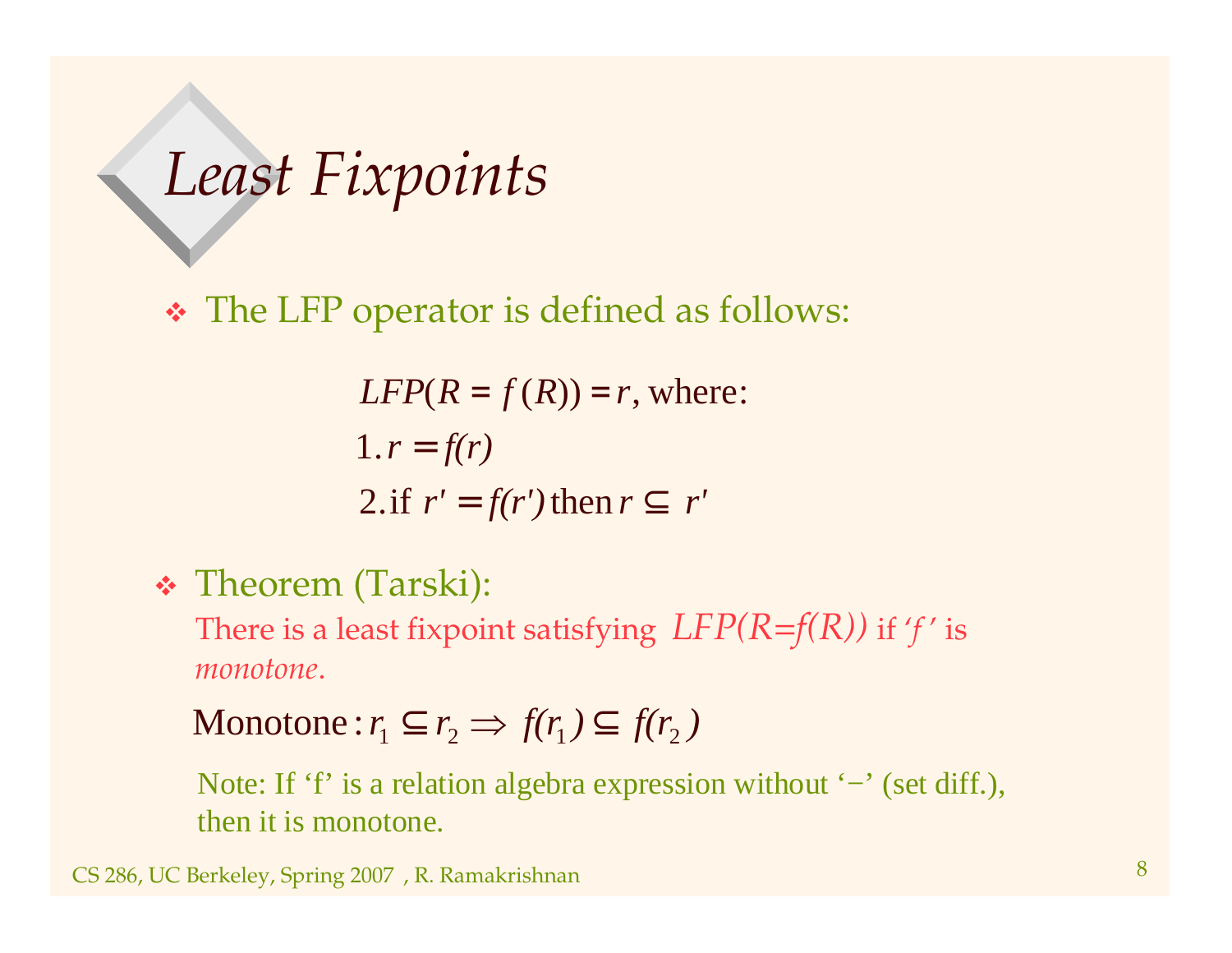*Least Fixpoint – Cont.*

 Theorem (Kleene)  $LFP(R = f(R)) = Lim f^{n}(\emptyset)$ If  $f$  is continuous  $\&$  over a complete lattice, →∞*n* Example: Transitive Closure  $\ddot{\cdot}$  $f(f(\emptyset)) = f(r) = r \circ r \cup r$  $\therefore f(R)$  is  $R \circ r \cup r$  $R = R \circ r \bigcup r;$  $f(\emptyset) = r;$  $\bigcup$   $r \circ r \circ \cdots \circ$ *n*  $i=1$  $f^{n}\left(\varnothing\right)=\bigcup\; r\mathrel{\circ} r\mathrel{\circ}\cdots\mathrel{\circ} r$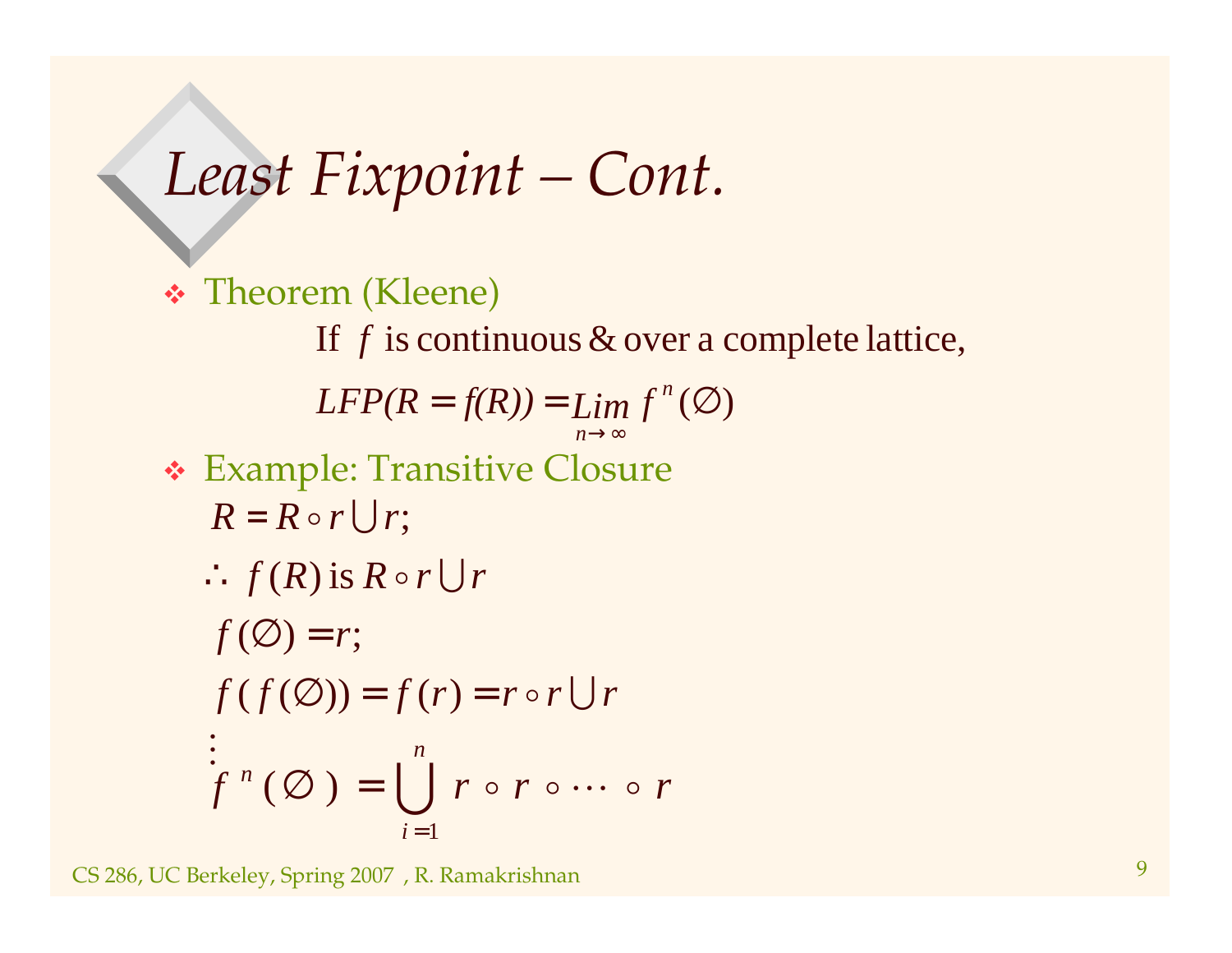# *LFP - Cont.*

Claim:

The LFP operator satisfies principles 1&2

 Theorem (Aho-Ullman): There is no relational algebra expression *E(R)* that computes the transitive closure of an *arbitrary* input relation R.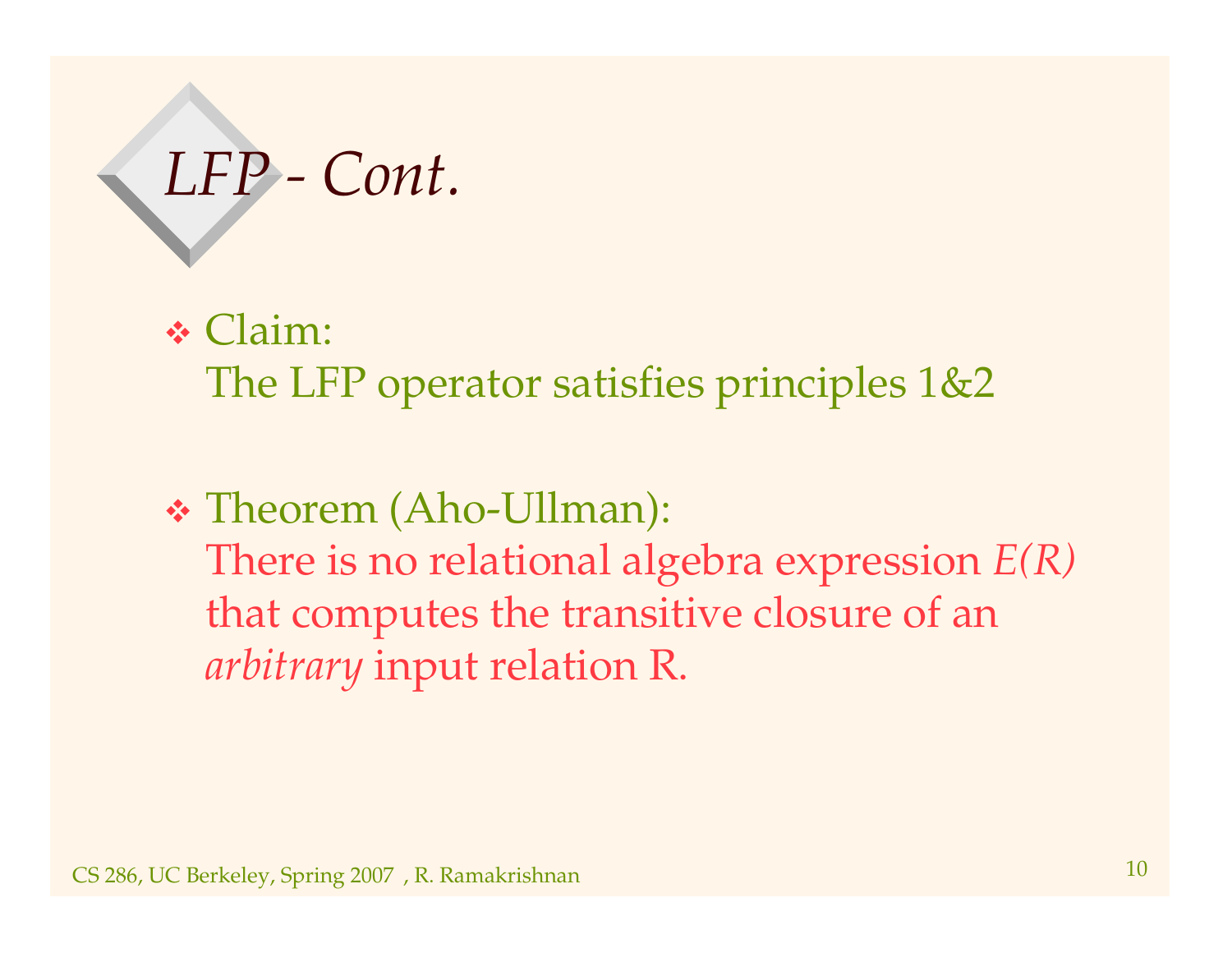### *Proof*

Consider a set of *l* arbitrary symbols:

 $\Sigma_{l} = \big\{a_{1}, a_{2}, \cdots a_{l}\big\}$ 

We consider <sup>a</sup> family of relations

$$
R_{l} = \{(a_{1}, a_{2}), (a_{2}, a_{3}) \cdots (a_{l-1}, a_{l})\}
$$



We show that NO relational algebra expression computes exactly the tuples in  $R_t^+$  for all  $\frac{1}{\iota}$  for all l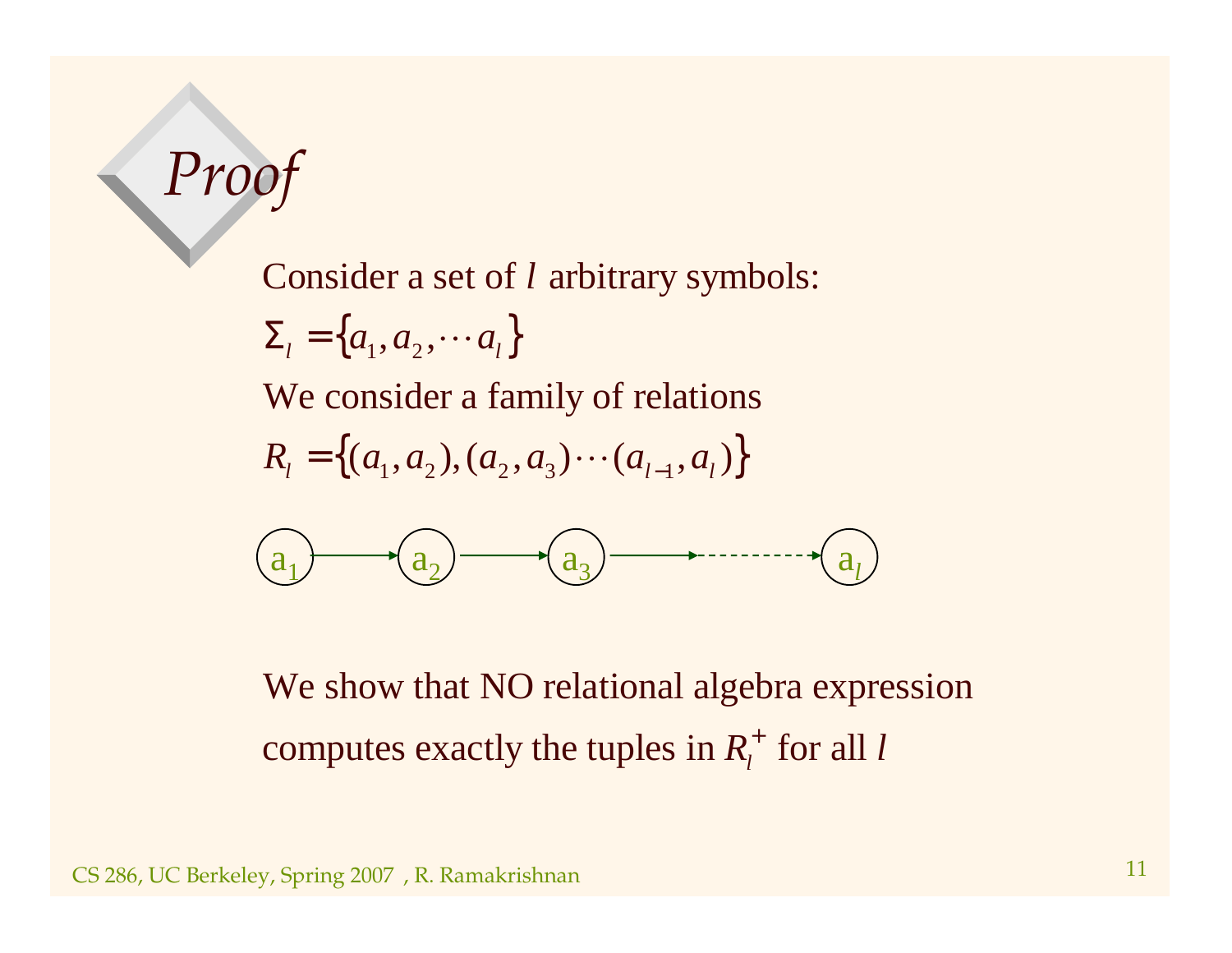can be expressed as :  $\{b_1b_2\cdots b_k \mid \Psi(b_1, b_2, \cdots b_k)\}$ WhereWe will prove that every R.A. expr.  $E(R_i)$ 

Each atom is of the form : Each clause is of the form : atom1  $\land$  atom2  $\land \cdots$  $\Psi$  is of the form : clause1  $\vee$  clause2  $\vee \cdots$ 

$$
b_i = a_c, b_i \neq a_c, b_i = b_j + c, b_i \neq b_j + c
$$

The b's are variables taking values from  $\Sigma_i$ ,

and the c's are constants  $(0 \le c \le l)$ 



CS 286, UC Berkeley, Spring 2007), R. Ramak**rishtan**  $Here$  $(b_j+c)\equiv a_m\ s.t.$  $b_j=a_{m\text{-}c}$  and  $a_j$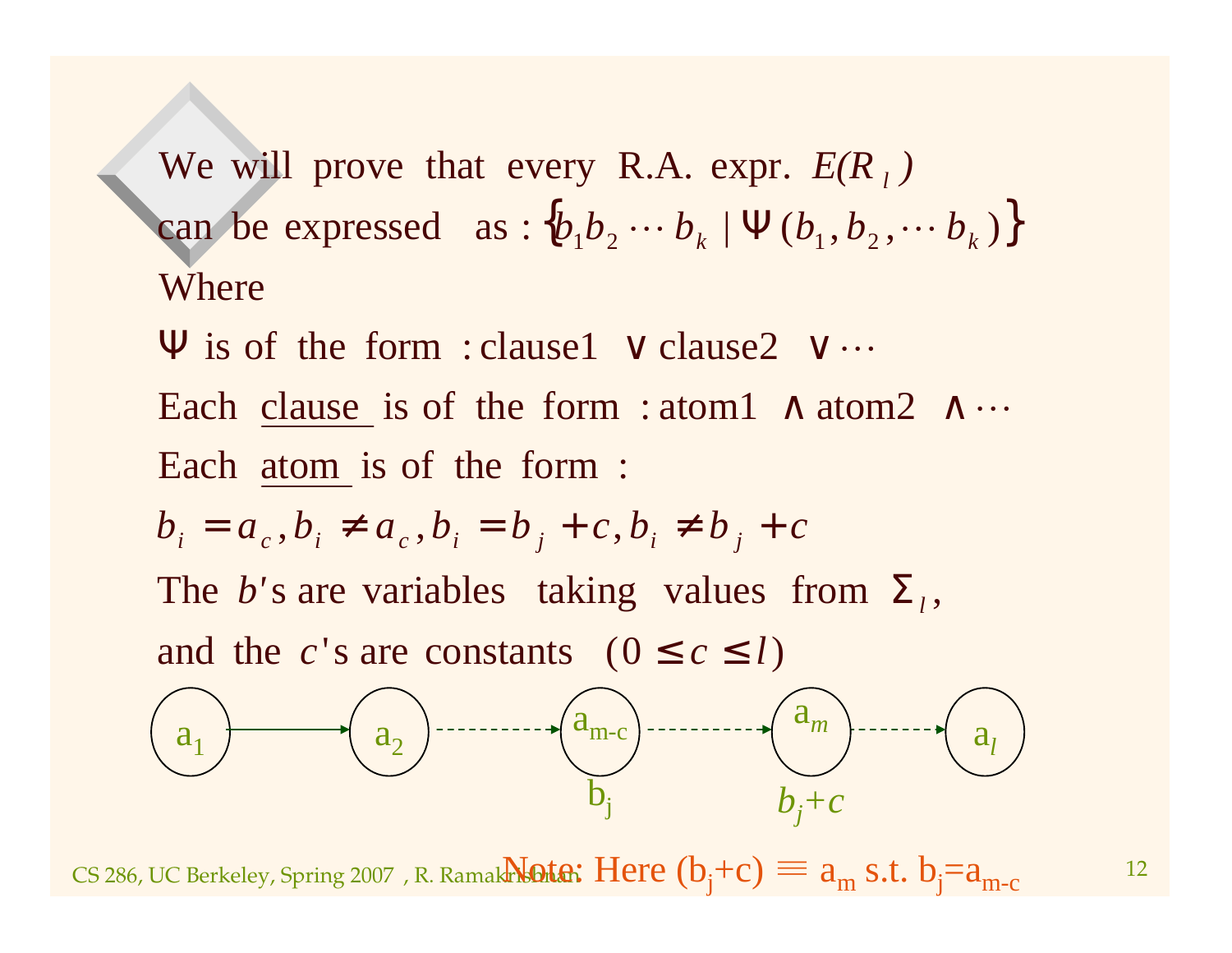$\{b_1b_2\cdots b_k \mid \Psi(b_1, b_2, \cdots b_k)\}$  $Lemma$  : If  $E$  is any R.A.expr.

 $E(R_i) = \{b_1 b_2 \cdots b_k \mid \Psi(b_1, b_2, \cdots b_k)\}$ 

Suppose  $E(R) = R^+$ , for some E, for all R, then  $R_l^+ = \{b_1b_2 \mid \Psi(b_1, b_2)\}$  $\overline{\text{Case} \, 1}$  : Every clause in  $\Psi$  has an atom of the form : Suppose the lemma is true, we can then prove the theorem as follows:

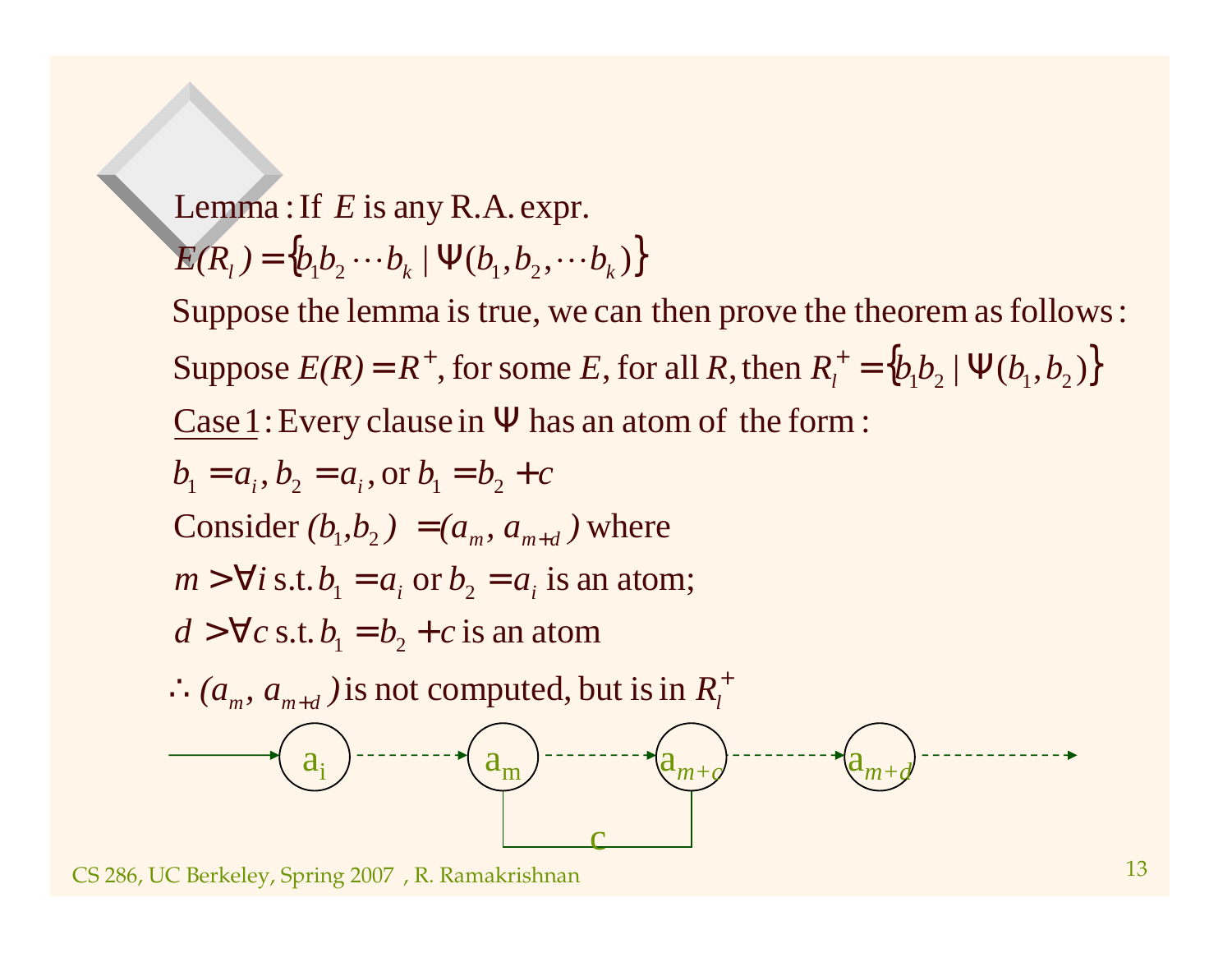+  $\therefore$   $(a_{m+d}, a_m)$  is computed, but is not in  $R_l$  $b_i \neq a_m$  or  $b_i \neq a_{m+d}$ +appears in  $\Psi$ .  $d > c$ , for all  $c$  s.t.  $b_1 \neq b_2 + c$  or  $b_2 \neq b_1 + c$ appears in  $\Psi,$  and  $Consider (b_1, b_2) = (a_{m+d}, a_m)$ Case 2 : Some clause in  $\Psi$  has ONLY atoms with  $\neq$ Where no atom $\rm a_m$  $\rm b_2$ <sup>a</sup>*m+db1*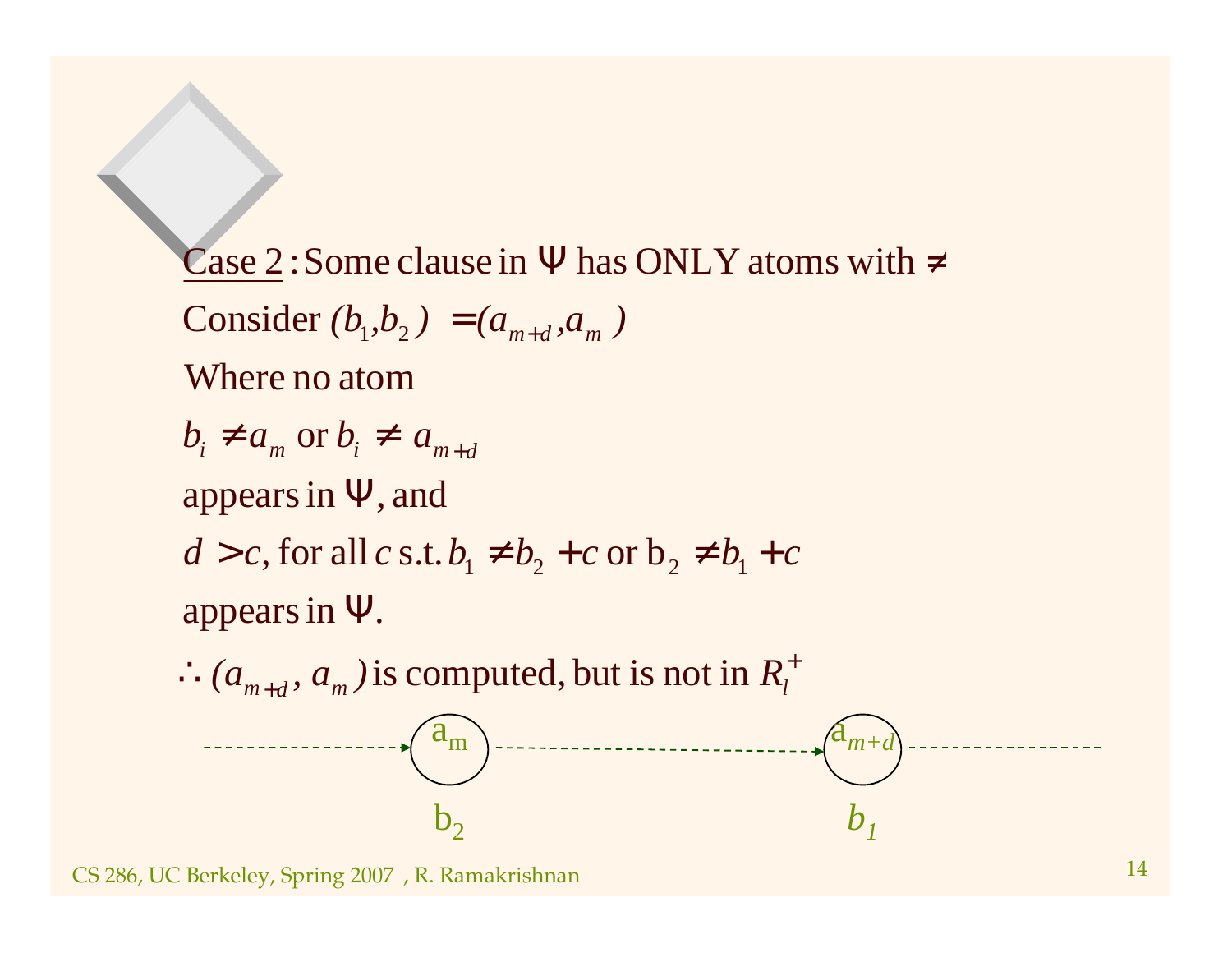## *Proof of lemma*

 $E = \pi_s(E_1)$ , proceeding similarly...  $\therefore E = \{b_1 \cdots b_k \mid \Psi_1(b_1 \cdots b_k) \wedge F(b_1 \cdots b_k) \}$  $E_1 \cup E_2 = \{b_1 \cdots b_k / \Psi_1(b_1 \cdots b_k) \vee \Psi_2(b_1 \cdots b_k)\}$  $\cdots$   $U_L$   $T_2$   $U_1$   $\cdots$  $E_1 = \{b_1 \cdots b_k | \Psi_1(b_1 \cdots b_k) \}$  $E = E_1 \bigcup E_2, \, E_1\text{-}E_2 \, \, or \, E_1 \!\times\! E_2$  ${c_1, c_2, \cdots c_m} = {b_1/b_1 = c_1 \vee b_1 = c_2 \vee \cdots }$  $E = \sigma_F(E_1)$ , F has only = ,  $\neq$ Induction :  $R = \{b_1b_2/b_2 = b_1 + 1\};$ Basis : 0 operators.  $\therefore$  E(R) is R or constant relation.  $'$   $\mathbf{1}'$  $2(V)$  $\mathbf{v} = \mathbf{v}$  $E_2 = \{b_1 \cdots b_k | \Psi_2(b_1 \cdots b_k) \}$  $=$   $\{b_1/b_1 = c_1 \vee b_1 = c_2 \vee c_2$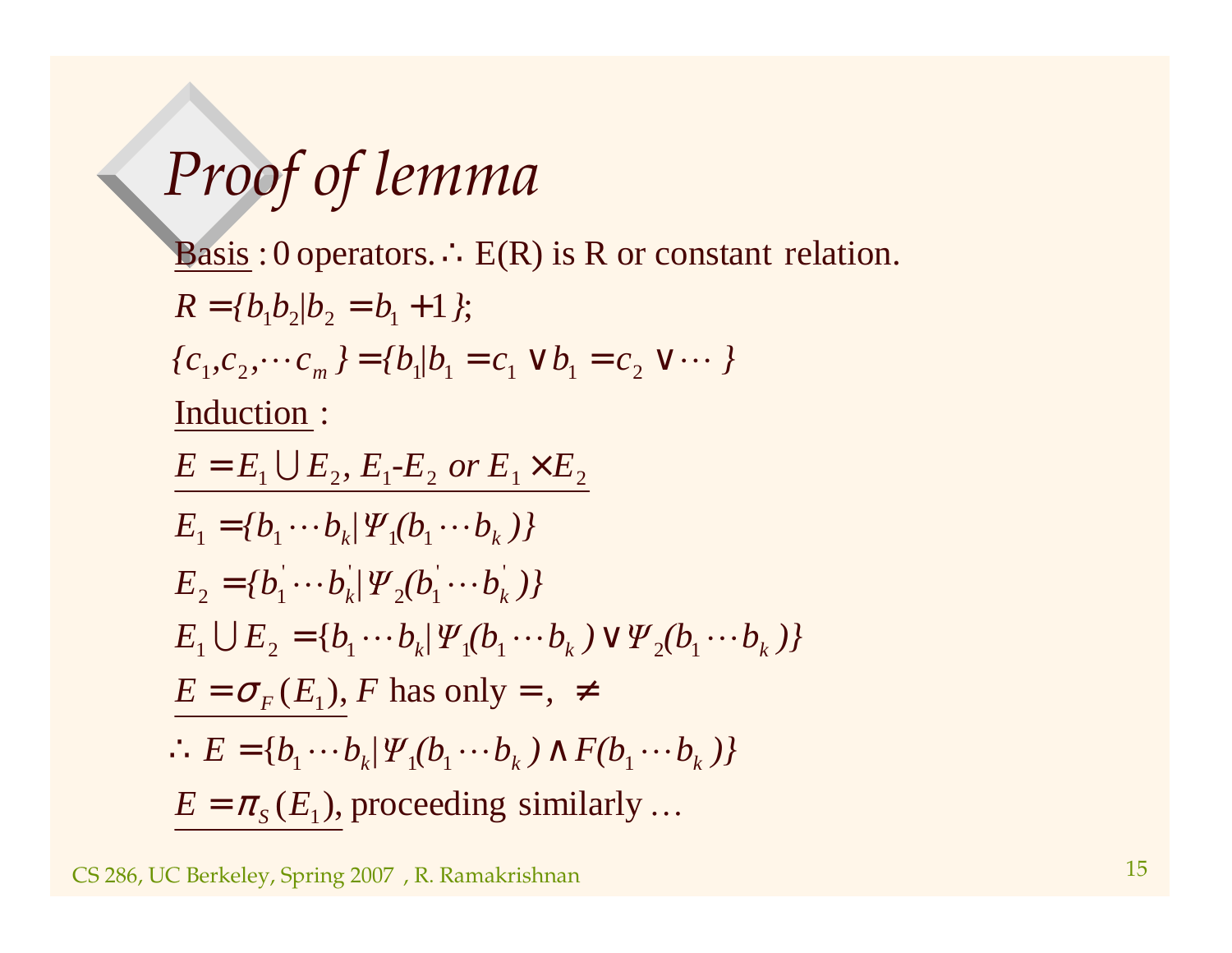#### *Transitive closure - more*



Does this relational algebra expr. computes  $R_t^+$  ?  $R_l^{\cdot}$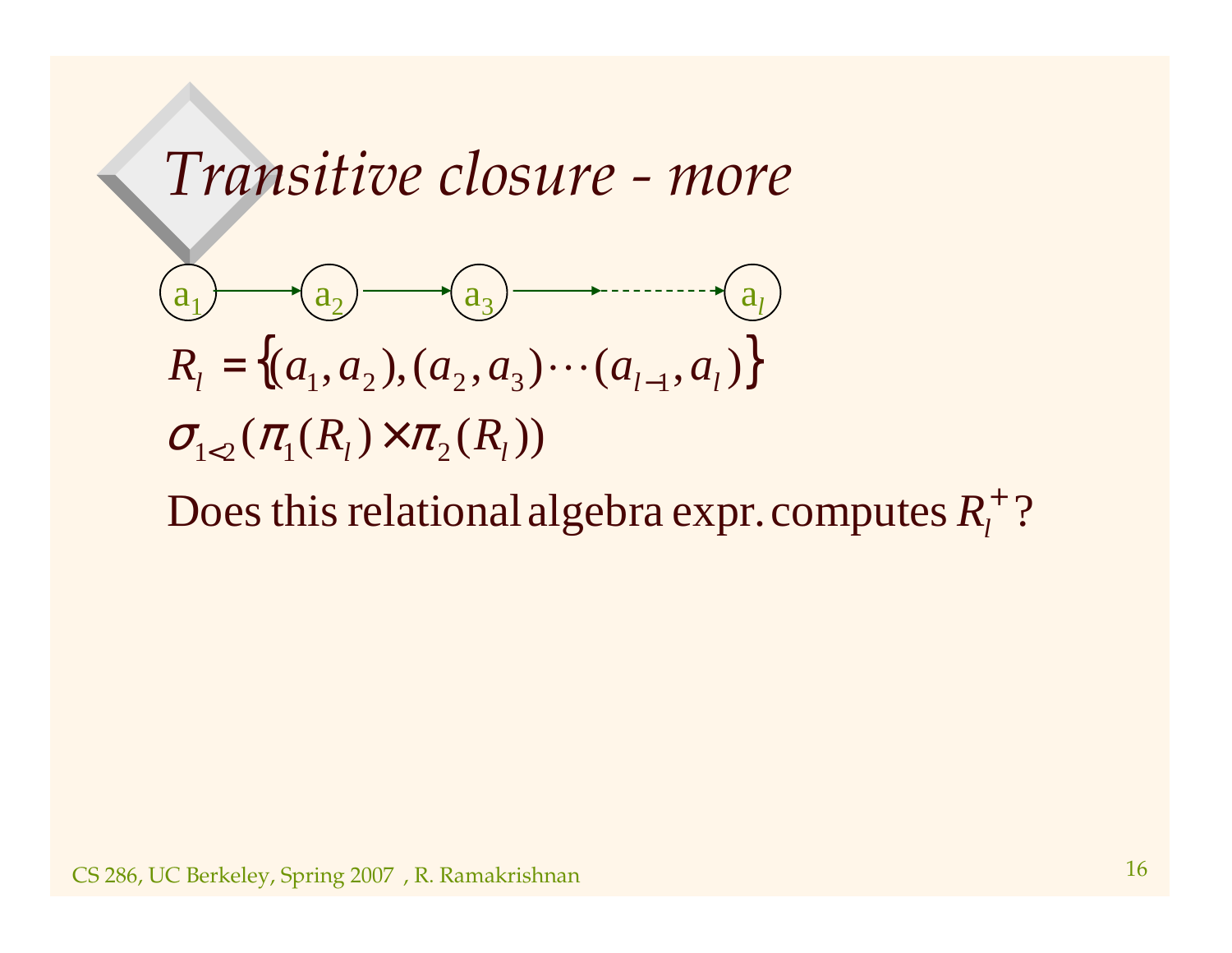#### *Transitive closure - more*

$$
(a_1) \t\t (a_2) \t (a_3) \t (a_1, a_2) \t (a_3) \t (a_{l-1}, a_l)
$$
  

$$
R_l = \{(a_1, a_2), (a_2, a_3) \cdots (a_{l-1}, a_l)\}
$$
  

$$
\sigma_{l \lt 2}(\pi_1(R_l) \times \pi_2(R_l))
$$

Does this relational algebra expr. computes  $R_t^+$  ?  $R_l^{\cdot}$ 

YES! But it is NOT <sup>a</sup> relation algebra expression!



What does " $a_i$ < $a_j$ " mean now?!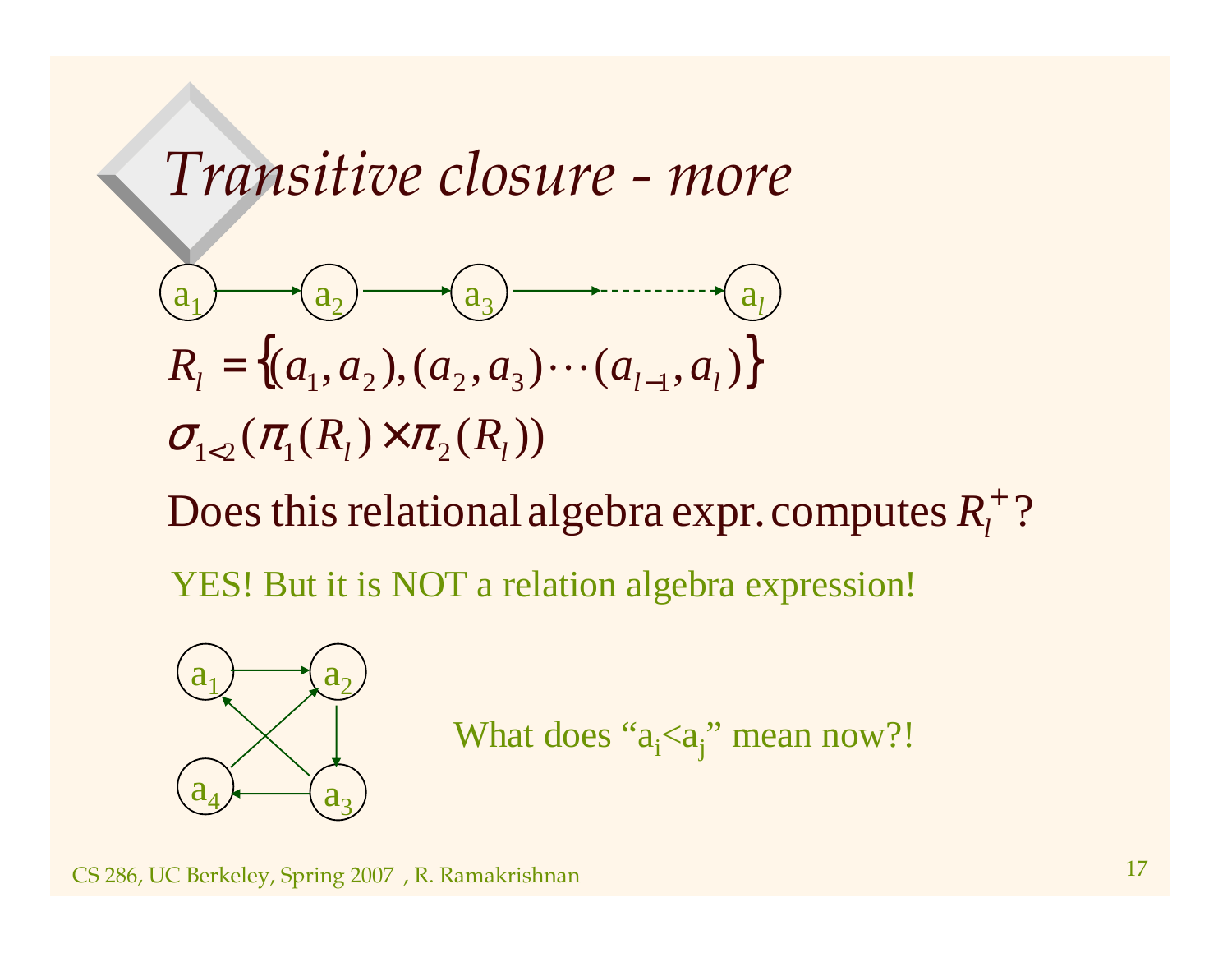#### *BP-Completeness*

<sup>A</sup> query language is BP-complete if:

- All functions that can be expressed in the language are allowable.
- Let  $r_1$  and  $r_2$  be two relations (instances), such that for all renamings

 $r_1 = \mu(r_1) \Rightarrow r_2 = \mu(r_2)$ 

Then there is <sup>a</sup> function *f* in the language such that

 $r_2 = f(r_1)$